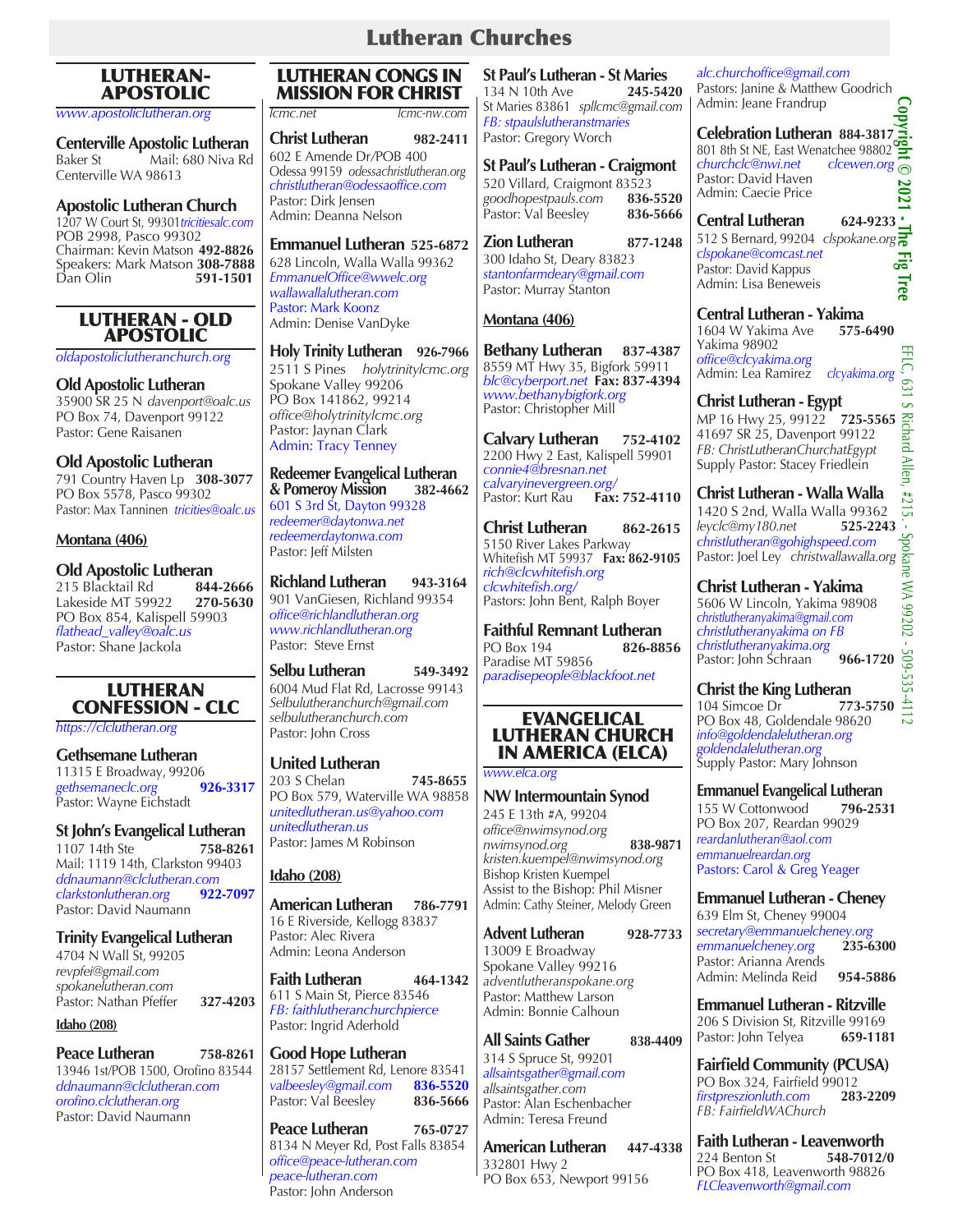*flcleavenworth.com* Pastor: Nancy Gradwohl

**Faith Lutheran - Toppenish**  61801 Highway 97 **865-4681** PO Box 169, Toppenish 98948 *FB: Faith-Lutheran-Church*

**First Lutheran - Ellensburg** 512 N Ruby St **925-2844** Ellensburg 98926 *flceburg@yahoo.com flc-eburg.org* Pastor: Dennis Hickman Min Assoc: Carla Bergman Admin: Christine Rice

**First Lutheran - Kennewick**  418 N Yelm, Kennewick 99336 *pastorjjdygert@gmail.com* **783-6108** *kennewickfirstlutheran.com* Pastor: JJ Dygert Admin: Melissa Zerb

**First Lutheran - Pasco** 530 Bonneville **547-4622** PO Box 232, Pasco 99301<br>firstluthn@aol.com flcpasco.org *firstluthn@aol.com FB: pasco1stlutheran* Interim pastor: Phylis Stromme

**Fullness of God Lutheran Holden Village** Mail: HCO Box 2, Chelan 98816 *pastor@holdenvillage.org holdenvillage.org*

**Gideon Lutheran - Connell**<br>234-3191<br>234-3191 213 S Burke **234-3191**  PO Box 237, Connell 99201 *FB: Gideon-Lutheran-Church*

**Good Hope Lutheran** POB 336, Lind 99341 *FB: Good-Hope-Lutheran-Church-Lind-WA-ELCA* 

**Grace Lutheran - Cashmere**<br>Elberta at Vine St **782-3583** Elberta at Vine St PO Box 565, Cashmere 98815

**Grace Lutheran - Mattawa**<br>24581 Highway 243 **932-4080** 24581 Highway 243 **932-4080** Mattawa WA 99349 **925-2844**

**Grace Lutheran - Wenatchee**<br>1408 Washington St 663-2189 1408 Washington St **663-2189** Wenatchee 98801 *office@glcwen.org*  Pastor: James Aalgaard Pastoral Intern: Jenna Bergeson Admin: Jen Pearson-Gale

**Holy Trinity Lutheran Church**<br>1012 C St SW 754-2421 1012 C St SW **754-2421** Ephrata 98823 *htlc@nwi.net holytrinityephrata.net* Pastor: Mark Luscombe Admin: Sue Johns

**Immanuel Lutheran - Grandview**<br>Euclid & W 3rd St 882-2190 Euclid & W 3rd St 300 S Euclid, Grandview 98930 *immanuelgrandview.com*

**Immanuel Lutheran - Moses Lake**<br>1020 South A St 765-8621 1020 South A St

Moses Lake 98837 *https://ilcmoseslake.wixsite.com*

**Lake Chelan Lutheran - Chelan** 216 W Nixon Ave PO Box 1058, Chelan WA 98816 *palumbos@msn.com lakechelanlutheran.org* Pastor: Paul Palumbo

**Lord of Life Lutheran 783-5222** 640 N Columbia Center Blvd Kennewick 99336 *office@thelordoflife.org thelordoflife.org*

**Messiah Lutheran 327-4446** 4202 N Belt St, 99205 *office@messiah.comcastbiz.net messiahlutheranspokane.com* Supply Pastor: Mary Daniels, Bob Kenyon

**Our Saviour's Lutheran** 1115 13th St, Clarkston 99403 Pastor: Ole Gunderson **758-7751**

**Peace Lutheran - Colfax** 309 N Lake St, Colfax 99111 *peacelutherancolfax@gmail.com peacelutherancolfax.org* **397-2121** Pastor: Ian McMichael Admin: Cynthia Avery

**Peace Lutheran - Otis Orchards** 4124 N Harvard Otis Orchards 99027 *peacelutheranotisorchards.com* Pastor: David Olson

**Pilgrim Lutheran - Othello** 640 E Elm St, Othello 99344 *pilgrimlutheran@hotmail.com pilgrimlcpastor@gmail.com*  $oth$ *ellolutheran.com* Pastor: Ron Short

**Prince of Peace Lutheran** 8441 N Indian Trail Rd, 99208 *infopopspokane@comcast.net* Pastor: Joel Skindlov Admin: Ami Elliott *popspokane.org*

**Salem Lutheran 328-6280** 1428 W Broadway, 99201 *salemcongregation@gmail.com salemlutheranspokane.com* Pastor: Liv Larson Andrews

**St John Lutheran - Medical Lake** 223 S Hallet Rd PO Box 639, Medical Lake 99022 *stjohnschurch1@centurytel.net* Pastor: Mark Peterson Admin: Kathy Lyden

**St John's Lutheran - Sprague**  218 W 3rd St **257-2481**  PO Box 343, Sprague 99032 *FB: St-Johns-Lutheran-Church-*Pastor: John Telyea *Sprague-WA*

**St Luke Lutheran 467-5256** 9704 N Division**/**POB 28948, 99228 *secretarysllc@gmail.com* 

Pastors: James Johnson, Taran Denning *sllcspokane.org* Admin: Sandy Randolph

**St Mark's Lutheran 747-6677** 24th & Grand Mail: 316 E 24th Ave, 99203 *office@stmarks-spokane.org* Pastors: Kate LePard, Edwin Weber, Mark Nelson *stmarks-spokane.org* Admin: Pat Sowder

**St Paul Lutheran - Chewelah**<br>202 N 2nd St **935-6311** 202 N 2nd St PO Box 91, Chewelah 99109 *FB: StPaulLutheranChewelah*

**St Paul Lutheran - Colville** 295 E Dominion, Colville 99114<br>splccolv@gmail.com 684-2432 *splccolv@gmail.com* **684-2432** Pastor: Patty Heath *stpaulcolville.org* Admin: Erin Putnam

**St Paul Lutheran - Quincy** 716 3rd Ave SE, 98848 **787-2824** *splquincy@verizon.net FB: splquincy*

**St Peter Lutheran** *splspokane.org* 4620 N Regal, 99207 **487-4843** *spokaneintern@gmail.com* Intern Pastor: Beth Parks

**Trinity Lutheran - Endicott** 217 4th/PO Box 85, Endicott 99125 *tlcendicott@stjohncable.com trinitylutheranendicott.com* Pastor: Ian McMichael **657-3329**

**Trinity Lutheran - Pullman** 1300 NE Lybecker Rd **332-1985** Pullman 99163 *trinitypullman.org tlc@trinitypullman.org* Pastor: Wesley Howell Admin: Megan Brannan

**Wilbur Community (PCUSA)** Lutheran Campus: **647-5781** 306 SE Trinity/PO Box 253, 99185<br>Presbyterian Campus: 647-5402 Presbyterian Campus: 11 NE Cole Ave/POB 196, 99185 *wilburuniting@gmail.com wilburpastor@gmail.com wilburcommunitychurch.org* Pastor: Katherine Tuttle

**Zion Evangelical Lutheran**  218 E Crawford, Deer Park 99006<br>stjohns656@juno.com 276-2954 *stjohns656@juno.com* **276-2954**  *stjohns656.qwestoffice.net* Pastor: Duane Anderson

**Zion Lutheran - Davenport** 1007 Washington St **725-4911** PO Box 95, Davenport 99122 *ziondavenport@yahoo.com* Transition Min: Stacey Friedlein

**Zion Lutheran 926-5407** 8304 E Buckeye Ave, 99212 *office@zionlutheranspokane.org zionlutheranspokane.org* Pastor: Tom Inch

#### **Idaho (208)**

**Ascension Lutheran 476-5622** 215 115th St, Orofino 83544 Pastor: Gail Hart

**Calvary Lutheran - Post Falls** 1011 N Compton, Post Falls 83854 *office@calvarypostfalls.com* **773-5321** *calvarypostfalls.com* Pastor: Matthew Erickson

**Cameron Emmanuel Lutheran**  12633 Cameron, Kendrick 83537 *https://cameronemmanuel.org FB: cameronemmanuellutheran*  Pastor: Craig Groseclose **289-3471**

**Church of the Master666-1614** 4800 N Ramsey *office@lcmcda.org* Coeur d'Alene 83815 **765-1002** Pastor: Bob Albing *lcmcda.org*

**Emmanuel Lutheran - Moscow**  1036 W A St, Moscow 83843 *emmanuelmoscowid@gmail.com*   $emmanuelmoscow.org$ Pastor: Nick Nicolai

**Faith Lutheran - Kamiah** 603 Idaho St/PO Box 145, 83536 *FB: Faith-Lutheran-ELCA-At-Kamiah-Idaho*  Pastor: Gail Hart **935-0636**

**First Lutheran - Sandpoint** 526 S Olive, Sandpoint 83864 *office@firstlutheransandpoint.org firstlutheransandpoint.org* Pastor: Lori Morton **263-2048**

**Genesee Valley Lutheran** 5 1/2 Miles NE **285-1719** PO Box 125, Genesee 83832 *geneseechurch@yahoo.com community.palouse.net/glutheran* Supply Pastor: Peggy Harvey-Marose

**Grace Community (PCUSA)** 535 & 601 Oak St **875-0015** PO Box 306, Potlatch 83855 *larryveithgrace@gmail.com FB: Grace-Community-Church-*Pastor: Larry Veith *Potlatch-Idaho*

**Grace Evangelical Lutheran**  3434 6th St, Lewiston 83501 *graceeluth@gmail.com* **743-8159** *graceluth.org FB: Grace-Evangelical-Lutheran-Church-Lewiston-Idaho* Pastor: Peggy Harvey-Marose

**Lamb of God Lutheran** 26508 Hwy 57 **443-1403** Priest Lake<sup>83856</sup> Pulpit Supply: Althea Sondahl

**Our Savior Lutheran 682-2050** 15 S Division *pastorbartle@gmail.com* PO Box 70, Pinehurst 83850 Pastor: Seth Rumage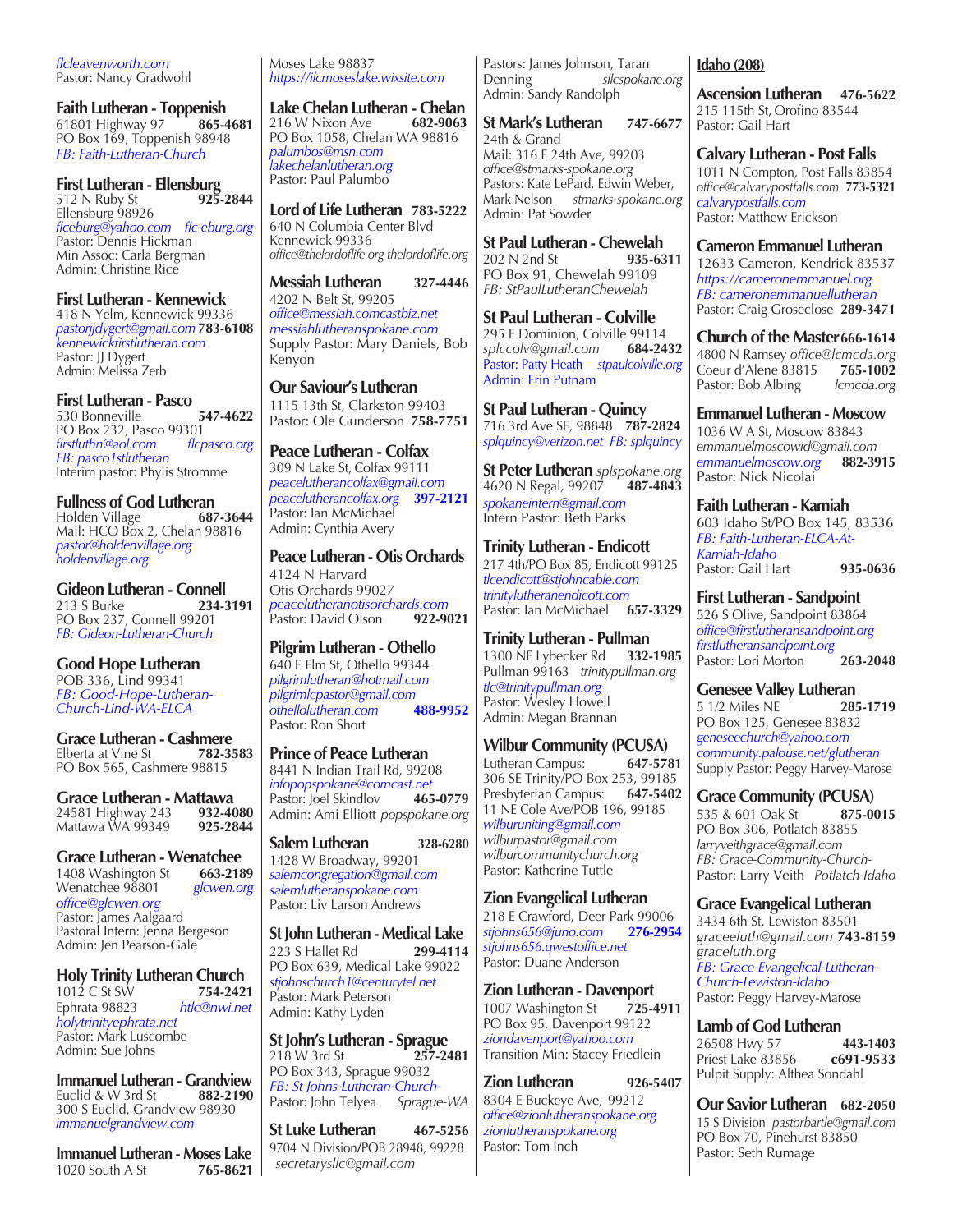#### **Shekinah Christian Community**

The Blue Lantern, 326 Main St Lewiston 83501 **758-7211** 1205 21st Ave, Clarkston 99403 *jaschultz1@cableone.net shekinahcommunity.org/12112.html* Lay pastor: Judy Schultz

**St John Lutheran - Genesee** 638 W Ash **285-1719**  PO Box 125, Genesse 83832 *geneseechurch@yahoo.com community.palouse.net/glutheran* Supply Pastor: Peggy Harvey-Marose

**St John Lutheran - Nez Perce** 101 E 5th/POB 96, Nezperce 83543 *FB: stjohnslutherannezperce* Lay Mins: John Savage, Mark<br>Thompson **937-2223** Thompson **937-2223**

**Trinity Lutheran - Bonners Ferry** 6785 Cody St, Bonners Ferry 83805 Pastor: Andrew Hinderlie **267-2894**

**Trinity Lutheran - CdA 664-0052** 812 N 5th, Coeur d'Alene 83814 *trinitylutherancda.org FB: TrinityLutheranChurchCDA* Pastor: Daniel Forsgren Admin: Andrea Werpy

**Troy Lutheran 835-3641** 100 N Main St/POB 9, Troy 83871

#### **MONTANA ELCA SYNOD (406)**

3125 5th Ave S **453-1461** Great Falls 59405 **Fax:761-4632** *https://www.montanasynod.org* Bishop Laurie Jungling Admin: Candi Standall

**All Saints Lutheran 995-3336** 510 Little Coyote Rd

P O Box 161026, Big Sky 59716 *pastor@allsaintsbigsky.com allsaintsbigsky.com* Pastor/Priest: Miriam Schmidt Assoc Priest: Valerie Webster

**Atonement Lutheran** 2205 34th St SW, Missoula 59801 *office@atonementmissoula.org atonementmissoula.org* Pastor: Daniel Disch **549-7792**

**Bethlehem Lutheran 752-6140** 603 Main St, Kalispell 59901 *office@bethluth.org b ethluth.org* Pastor: Scott Thompson Admin: Brenda Corbin

**Christ Lutheran 293-3705** 200 W Larch, Libby 59923 *clcpastor@kvis.net libbylutherans.org/* Interim pastor: Steven Olson

**Eidsvold Lutheran 857-3529** 5935 Hwy 93 S, Somers PO Box 100, Flathead 59932 *office@eidsvoldlutheran.net*

*eidsvoldlutheran.net* Pastor: Andy Wendle

**Freedom in Christ Prison Congregation 559-6800** PO Box 617 Anaconda 59711 1112 W. 3rd St., Deer Lodge *freedominchrist201@live.com ficprisonministry.com* Pastor: Rob Nedbalek

**Faith Lutheran 363-2964** 171 Lewis Ln, Hamilton 59840 *office@faithlutheranhamilton.org www.faithlutheranhamilton.org* Pastor: Paul Anderson Admin: Laurie Robinson

**Faith Lutheran 676-2721** 406 5th Ave SW, Ronan 59864 Pastor: Seth Nelson *flc@ronan.net*

**First Lutheran 826-3516**<br>604.5.5th Ave *flonlains org* flcplains.org PO Box 475, Plains 59859 *firstlutheran@blackfoot.net* Pastor: Carol Seilhymer

**Gloria Dei Lutheran 723-9182** 2300 Florence, Butte 59701 *office@gloriadeibutte.org https://gloriadeibutte.weebly.com* Interim pastor: Patty Callaghan

**Gold Hill Evangelical Lutheran**  934 Placer St, Butte 59701 *ChurchOffice@GoldHillLutheran.org goldhilllutheran.org* **723-4242** Pastor: Tim Christensen

# **Good Shepherd Lutheran**

409 4th Ave E, Polson 59860 *gslcpolsonmt@gmail.com* **883-5864** *goodshepherdpolson.com* Pastor: Melanie Martin-Dent

#### **Hope Lutheran 563-7381**

Washoe Park Dr, Deer Lodge PO Box 1488, Anaconda 59711 *hopeluchurch@aol.com anacondahope.wordpress.com* Pastor: Kay Hochstrasser

**Immanuel Lutheran**

830 S Ave W, Missoula 59801 *office@imluchurch.org imluchurch.org* **549-0736** Pastor: Molly Sasser-Goehner Worship Dir: Allen Sasser-Goehner

### **Jocko Valley Lutheran**

92216 US Hwy 93 N P O Box 257, Arlee 59821 Pastor: MIke Borge **381-0885**

**Northridge Lutheran 752-0322** 323 Northridge Dr, Kalispell 59901 *office@northridgelutheran.org northridgelutheran.org* Pastor: Dan Heskett Admin: Anita Menssen

**Our Savior's Lutheran** 8985 Hwy 200, Missoula 59823 P O Box 1005, Bonner 59823

*office@oursaviorsbonner.org www.oursaviorsbonner.org* Pastor: Eric Huseth

**Our Savior's Lutheran** 4th Ave W & 7th St **892-3784** POB 2770, Columbia Falls 59912 *church@oursaviorscfalls.org www.oursaviorscfalls.org* Pastor: Peter F. Erickson

**Our Savior's Lutheran** 611 Ogden **827-3926** POB 734, Thompson Falls 59873 *oursaviorslutherantf@gmail.com oursaviorslutherantf.org/* Pastor: Carol Seilhymer

**Prince of Peace Lutheran** 2512 Sunset Ln, Missoula 59804 *princeofpeace@centric.com* **549-4042**

**St Paul Lutheran 549-4141** 202 Brooks St, Missoula 59801 *stpaul@stpaulmissoula.org www.stpaulmissoula.org* Pastor: Chris Flohr

**Trinity Lutheran** 131 N Wall St, **741-5781** P O Box 773, Hot Springs 59845 CRE Risa Paul

**Valley of Christ Lutheran** 16200 Frenchtown Frontage Rd PO Box 437, Frenchtown 59834<br>Pastor: Aprille Jordan 626-4606 Pastor: Aprille Jordan

#### LUTHERAN - MISSOURI SYNOD

*www.lcms.org*

**Northwest District 888-693-5267** 1700 NE Knott St, Portland OR 97212 *admin@nowlcms.org* Pres: Paul Linnemann *nowlcms.org*

**Beautiful Savior Lutheran** 4320 S Conklin St, 99203 *office@beautifulsaviorspokane.org beautifulsaviorspokane.org* Pastor: Langdon Reinke **747-6806** Admin: Janice Horwarth

**Bethel Lutheran - Coulee City**<br>2nd & Main 633-2566 2nd & Main PO Box 446, Coulee City 99115 *FB: Bethel-Lutheran-Church* Pastor: Shawn Neider

**Bethlehem Lutheran - 586-1062 Kennewick**

1409 S Garfield, 99337 PO Box 6779, Kennewick 99336 *churchoffice@blcbls.org*  Pastor: Mark Bertermann Assoc pastor: Andrew Noble Admin: Sylvia Hansen *blcbls.org*

**Bethlehem Lutheran - Yakima**<br>801 Tieton Dr<br>**457-5822** 801 Tieton Dr Yakima WA 98902 *bethlehemlutheranchurchyakima.*

*blogspot.com blcofyakima@aol.com* Pastor: Mark Griesse

**Calvary Lutheran - Sunnyside**<br>804 S 11th St<br>PO Box 507 804 S 11th St PO Box 507<br>Sunnyside 98944 837-5662 Sunnyside 98944 Pastor: Don Peterson Lic Deacon: Randy Vessey

**Christ The Savior Lutheran -**  214 Deacon Ave, 98848 **785-4350** PO Box 5325, George 98824

**Concordia Lutheran**  1015 NE Orchard, Pullman 99163 *office@concordiapullman.org concordiapullman.org* **332-2830** Pastor: Matthew Gulseth Admin: Jodie Stahlecker

**Emmaus Church 547-3466** PO Box 2960, Pasco 99302 Pastot: Nathan Scheck

**Faith Lutheran - Deer Park**

214 S Weber Rd *faithprays@q.com*  PO Box 1428, Deer Park 99006 *deerparkfaithlutheran.com* Pastor: Steven Brehmer **276-5268**

**Faith Lutheran - East Wenatchee** 171 Eastmont Ave **884-7623** East Wenatchee 98802 *faithlc@nwi.net faithlutheranwen.com* Pastor: Timothy Winterstein

**Faith Lutheran - Oroville**<br>1019 Ironwood St**eef + 476-2426** 1019 Ironwood St **476-2426**  PO Box 338, Oroville 98844 Pastor: David Wildermuth

**Holy Cross Lutheran** 7307 N Nevada, 99208 **483-4218** *secretary@holycrosslcms.net* Pastor: Michael Von Behren Admin: Susan Comi *holycrosslcms.net*

**Hope Lutheran - Brewster** 5th & W Indian Ave **689-3106** PO Box 1084, Brewster 98812 *http://hopebrewster.webs.com* Pastor: Kevin Moore

**Hope Lutheran 924-1630** 17909 E Broadway *hlutheran.org* Spokane Valley 99016 Pastor: Craig Wulf

**Hope Lutheran - Tonasket** 623 S Whitcomb **486-2254**  PO Box 607, Tonasket 98855 Pastor: Brian Bowes

**Immanuel Lutheran - Tonasket** 1608 Havillah Rd **485-3342** Tonasket 98855 Pastor: Paul Schuldheisz

**Messiah Lutheran - Basin City** 291 Loen Dr, Mesa 99343<br>revwolfman@msn.com 269-4618 *revwolfman@msn.com* **269-4618** Pastor: Nathan Scheck